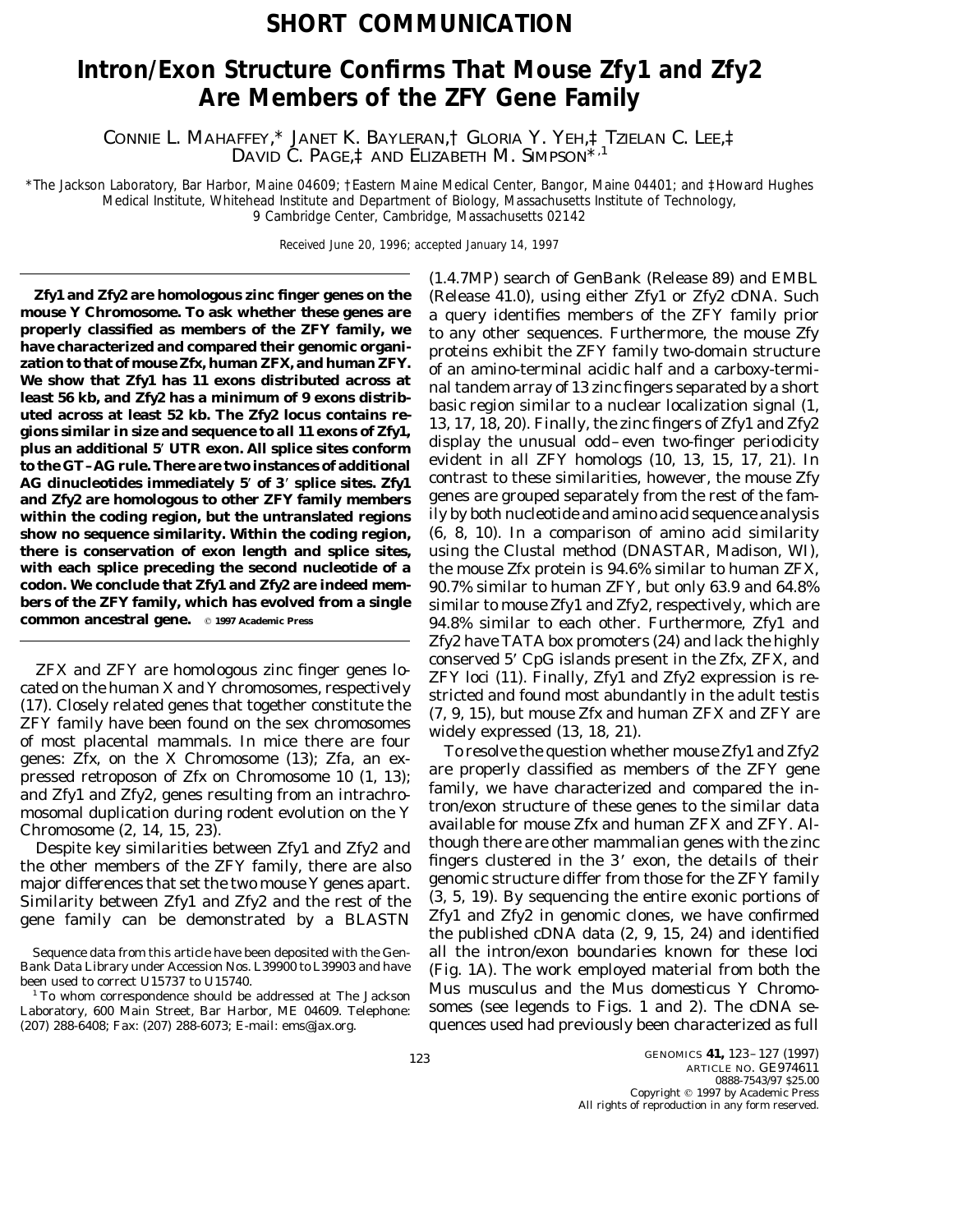| Α                             |                                                                                                                                     |                |         |                 |                                                                                                                                         |
|-------------------------------|-------------------------------------------------------------------------------------------------------------------------------------|----------------|---------|-----------------|-----------------------------------------------------------------------------------------------------------------------------------------|
| <i>Zfy2</i>                   |                                                                                                                                     | $-319$         | Exon 1A | $-98$           | ctggagagctctgctattgc tccagtggcctacattaaag gtaagagatcccaagctaag                                                                          |
| <i>Zfyl</i><br>Zfy2           | (gggtctgtaggtgggtgggg cctgtagagagggctgtaag gtgagttttaagtgttaaca)                                                                    | $-333$         | Exon 1B | $-189$          | gggtctgtaggtgggtgggg cctgtagagagggctgtaag gtgagttttaagtgttaaca                                                                          |
| <i>Zfyl</i><br>Zfy2           | gtccctctttcttccattag   ccagagaccggccccactggtctg   gtgagttctgagtgtggtca<br>$-97$                                                     | $-188$         | Exon 2  | $-123$<br>$-28$ | ctctttcttccattagccag agaccggccccactggtctg gtgagttctgagtgtggtca                                                                          |
| Zfy1<br>Zfy2                  | (tatttttatcttatttttag attatctgaaattctgtcct gtaagtataacttctagtag)                                                                    | $-122$         | Exon 3  | $-77$           | gtcttttatcttatttttag attatctgaaattctgttct gtaagtatatctcctggtag                                                                          |
| <i>Zfyl</i><br>Zfy2           | (ttcttgtctttctgtttcag acatgaattttattgtccag ctaattaaagcaaaaccata)                                                                    | -76            | Exon 4  | $-28$           | ttcttatctttctgtttcag acatgaattttatggcccag gtaattaaagcaaaaccaga                                                                          |
| Zfy1<br>Zfy2                  |                                                                                                                                     | $-27$<br>$-27$ | Exon 5  | 61<br>61        | tttgttgttccctggtttag gagctgacttATGGATGGAATAG gtataatatttcttgattat<br>tttgttgttccctggtttag gagctgacttATGGATGGAATAG gtataatatttcttgattat  |
| <i>Zfyl</i><br><i>Zfy2</i>    |                                                                                                                                     | 62<br>62       | Exon 6  | 613<br>613      | aattcttttttatcttttaag GAGCTGATGCATGATGTCTT gtaagtcttgagccacatgg<br>aattcttttttatcttttaag GAGCTGATGCATGATGTCTT gtaagtcatgaaccatatgg      |
| <i>Zfy1</i><br>Zfy2           |                                                                                                                                     | 614<br>614     | Exon 7  | 763<br>763      | ataatacatttcctatttag TGGATGAACCGATGATGTAG gtaaggaaacttttaatttt<br>ataatacatttcctatttag TGGATGAGCCGATGATGTAG gtaaggaaacttttaatttt        |
| <i>Zfyl</i><br>Zfy2           |                                                                                                                                     | 764<br>764     | Exon 8  | 904<br>904      | tatagtttgttttcttttag GAGAAACTATGAAGATACTG gtaactacatggcttacttt<br>catagtttgttttcttatag GAGAAACTATGAAGATACTA gtaagtacatggcttatttt        |
| <i>Zfyl</i><br>Zfy2           |                                                                                                                                     | 905<br>905     | Exon 9  | 1027<br>1027    | agtaaatgagttttctatag AAGTAATTGTGCAGCTTATG gtaagtaacagcgtgaaaat<br>cataaatgagttttctatag AAGTAATTGTGCAGCTTATG gtaagtaacagcgtgaaaat        |
| Zfy1<br>Zfy2                  |                                                                                                                                     | 1028<br>1028   | Exon 10 | 1168<br>1168    | tttttgatgtacattgttag ATAATAATTCTACAAGTCAG gtaaggaagtaataattcta<br>tttttggtgtacattgttag ATAATAATTCTACCAGTCAG gtaaggaagaaataattcta        |
| <i>Zfyl</i><br><i>Zfy2</i>    |                                                                                                                                     | 1169<br>1169   | Exon 11 | 2558<br>2475    | ctgtttttgttccctttttag CAATATTTGTTAATTAACAACAC aatccctgattttatgttga<br>ctgttttgttcccttcttag CAATATTTGTTAAATATTGCTTC gatttgactttatgttttat |
| в                             |                                                                                                                                     |                |         |                 |                                                                                                                                         |
| Exon 3<br>Zfy1<br>Zfy2        | ATTATCTGAATAAT----------------GTTATAATATGTTCCTGACATCATTCTGTCCT<br>(ATTATCTGAATAATGTTATAATCTGTACTAAGTTATAATATGTCCCTGACATCATTCTGTCCT) |                |         |                 |                                                                                                                                         |
| Exon 4<br><i>Zfyl</i><br>Zfv2 | ACATGAATTTATATTTATTATACCTGCTATCAGTTCATTTATGGCCCAG<br>(ACATGAATTTATATTTATTATACCTGGTATCAGTTCATTTATTGTCCAG)                            |                |         |                 |                                                                                                                                         |

**FIG. 1.** Intron/exon boundaries of *Zfy1* and *Zfy2* and genomic sequence for two new regions of the *Zfy2* locus homologous to *Zfy1* 5\* UTR exons. (**A**) Nucleotide sequence at the splice sites for all known *Zfy1* and *Zfy2* exons. Vertical lines mark the intron/exon boundaries. Noncoding and intervening sequences are in lowercase, and coding sequences are in uppercase. Translation initiation and termination codons are shown within exons 5 and 11, respectively. The first and last nucleotides of the exons are numbered according to their positions relative to the first nucleotide of the initiator codon in published cDNA sequence. *Zfy1* numbering is based on the original cDNA (GenBank Accession No. X14382) (2), plus 83 5' UTR nucleotides revealed by RACE (24) and two alternative 5' UTR exons revealed by RT-PCR (9). This encompasses all published cDNA data; the *M. musculus* or *M. domesticus* Y origin of this material was not reported. *Zfy2* numbering is based on cDNA (GenBank Accession No. M24401) from FVB/N (*M. domesticus* Y) (15). The *Zfy2* sequences in parentheses are homologous to the respective *Zfy1* exons, but are absent from any known *Zfy2* cDNA. Underlining denotes interesting features discussed in the text.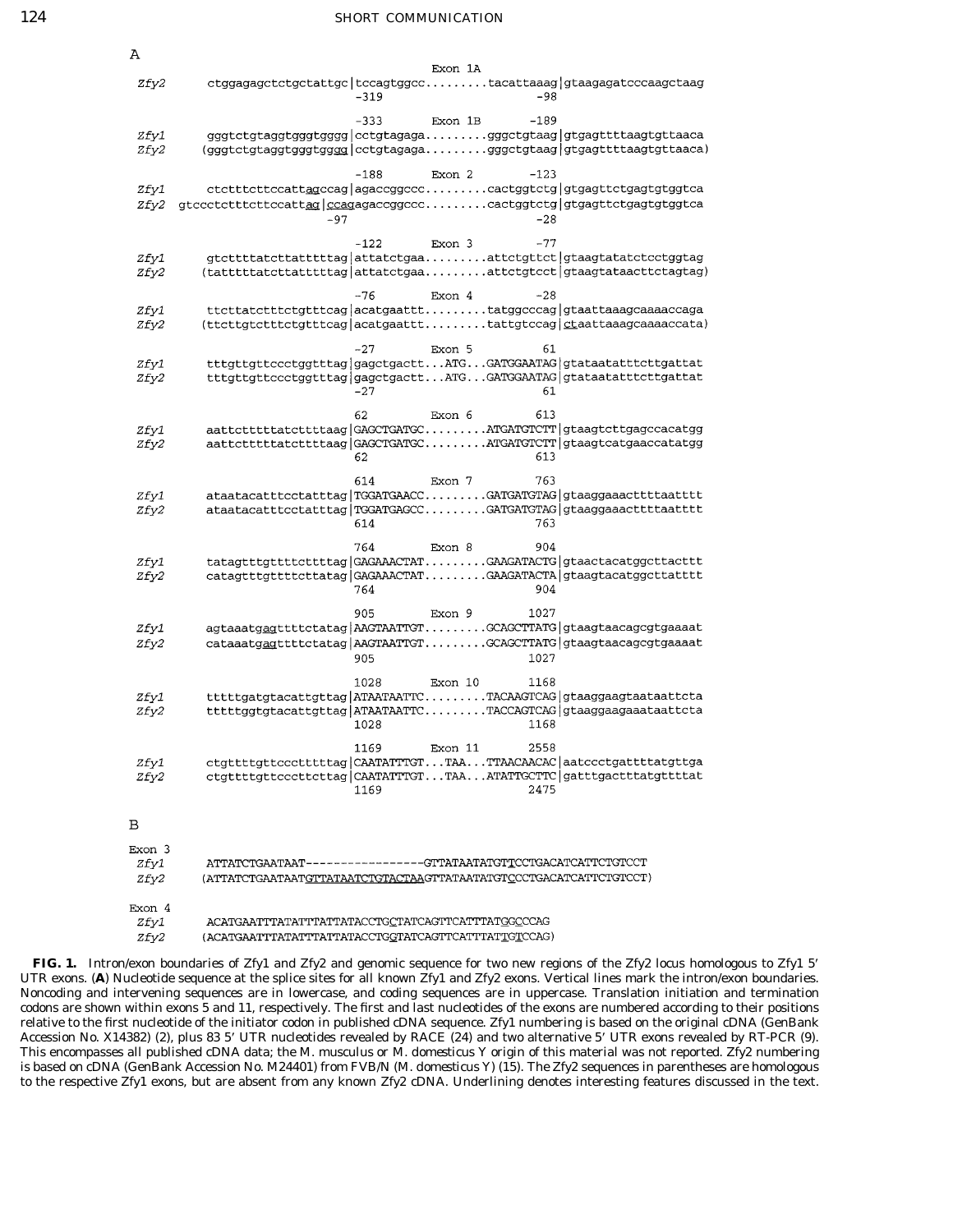

**FIG. 2.** Genomic organization of the *ZFY* gene family. The structures of the *Zfy1* and *Zfy2* loci are presented and compared to those of mouse *Zfx* and human *ZFX* and *ZFY* (4, 12, 21). Exons are indicated by boxes and are to scale except where jagged edges represent exon boundaries that are not precisely defined. The number above a box indicates the size of the exon in base pairs. An asterisk indicates *Zfy2* regions that are homologous to *Zfy1* exons, but are absent from any known cDNA. The homologous *Zfy1* and *Zfy2* exons, as well as exons (or parts of exons) of the other genes with homology to *Zfy1* and *Zfy2,* are in black. The remaining exons (or parts of exons) are in white. The horizontal lines indicate introns, with the number(s) below the line indicating the intron size in kilobases. The introns are to scale except where hash marks occur. Where a size range and hash marks occur, the introns are to scale within the range except for *Zfy2* introns 1A and 5, which have been shortened to compact the figure. The *Zfy* exons are numbered at the top, and the *Zfx* exons are numbered below that locus. As indicated, the initiator ATG is within exon 5, and the zinc fingers are encoded by exon 11. The double horizontal line indicates the region based on *M. musculus* Y genomic data.

length and includes alternative splices. Sequencing with published cDNA sequence using DNASTAR DNA was performed using AmpliTaq Cycle Sequencing kits analysis software. (Perkin–Elmer–Cetus, Norwalk, CT) manually or em- All the *Zfy1* and *Zfy2* splice sites for exons repreploying an ABI 373A DNA sequencer (ABI, Foster City, sented in cDNAs conform to the GT–AG rule (16, 22). CA). Genomic templates were plasmids and endonucle- In contrast, of the three potential *Zfy2* exons (in parenase-digested  $\lambda$  DNA (see Fig. 1 legend). Primers were theses in Fig. 1 and marked with an asterisk in Fig. designed from published cDNAs and our genomic se- 2), two break this rule, with GG instead of AG 5' of quence. Three regions of 5<sup>'</sup> DNA in the *Zfy2* locus were potential exon 1B and CT instead of GT 3' of potential found to be homologous to *Zfy1* 5\* UTR exons, although exon 4 (underlined in Fig. 1A). [The GG 5\* of *Zfy1* exon the regions have never been reported in *Zfy2* cDNA. 1B is not unexpected since it is the first exon of the These portions of the *Zfy2* locus were sequenced using gene, and thus the dinucleotide is not a splice acceptor *Zfy1* primers to assess the possibility that they might (24).] Since there have been no reports of naturally be legitimate exons (in parentheses in Fig. 1 and occurring splice sites using GG or CT dinucleotides (16, marked with an asterisk in Fig. 2). Intron/exon bound- 22), we can predict that the 1B and 4 regions of *Zfy2* aries were determined by aligning genomic sequence are not exons, despite homology to *Zfy1* exons. Our

The intron/exon boundaries presented here for exons 1A and 2 correct those previously reported (24). (**B**) Genomic sequences of *Zfy1* exons 3 and 4 and the similar regions of *Zfy2* (GenBank Accession Nos. L39900–L39903). As in (A) the parentheses around the *Zfy2* sequences indicate that these regions have never been found in *Zfy2* cDNA. The dashed line indicates a gap introduced to facilitate sequence alignment. Underlining denotes sequence differences. *Zfy1* and *Zfy2* sequences were obtained either directly from FVB/N (*M. domesticus* Y) strainderived cosmids or from *Eco*RI subclones of these cosmids (23), except for *Zfy1* exons 3, 4, and 5, obtained from a 129/SvJae (*M. musculus* Y) J1 ES cell-line-derived bacteriophage (R. Jaenisch, Whitehead Institute, Cambridge, MA, pers. comm.). *Zfy1* exons 1B and 2 were sequenced from plasmid pEMS325A, a subclone of cosmid cEMS132. *Zfy1* exon 3 was sequenced from pEMS696, a subclone of bacteriophage PEMS83, and *Zfy1* exons 4 and 5 were sequenced directly from PEMS83. *Zfy1* exons 6, 7, and 8 were sequenced from pEMS383A, a subclone of cEMS143. *Zfy1* exons 9, 10, and 11 were sequenced from pDP1050. *Zfy2* exon 1A was sequenced from pEMS282 and *Zfy2* exons 1B and 2 were sequenced from pEMS283, both subclones of cEMS142. *Zfy2* exons 3 to 11 were sequenced from pEMS485A (exon 3), pEMS300 (exons 4 and 5), pEMS473A (exons 6, 7, and 8), pEMS480A (exons 9 and 10), and pEMS476B (exon 11), all subclones of cEMS206.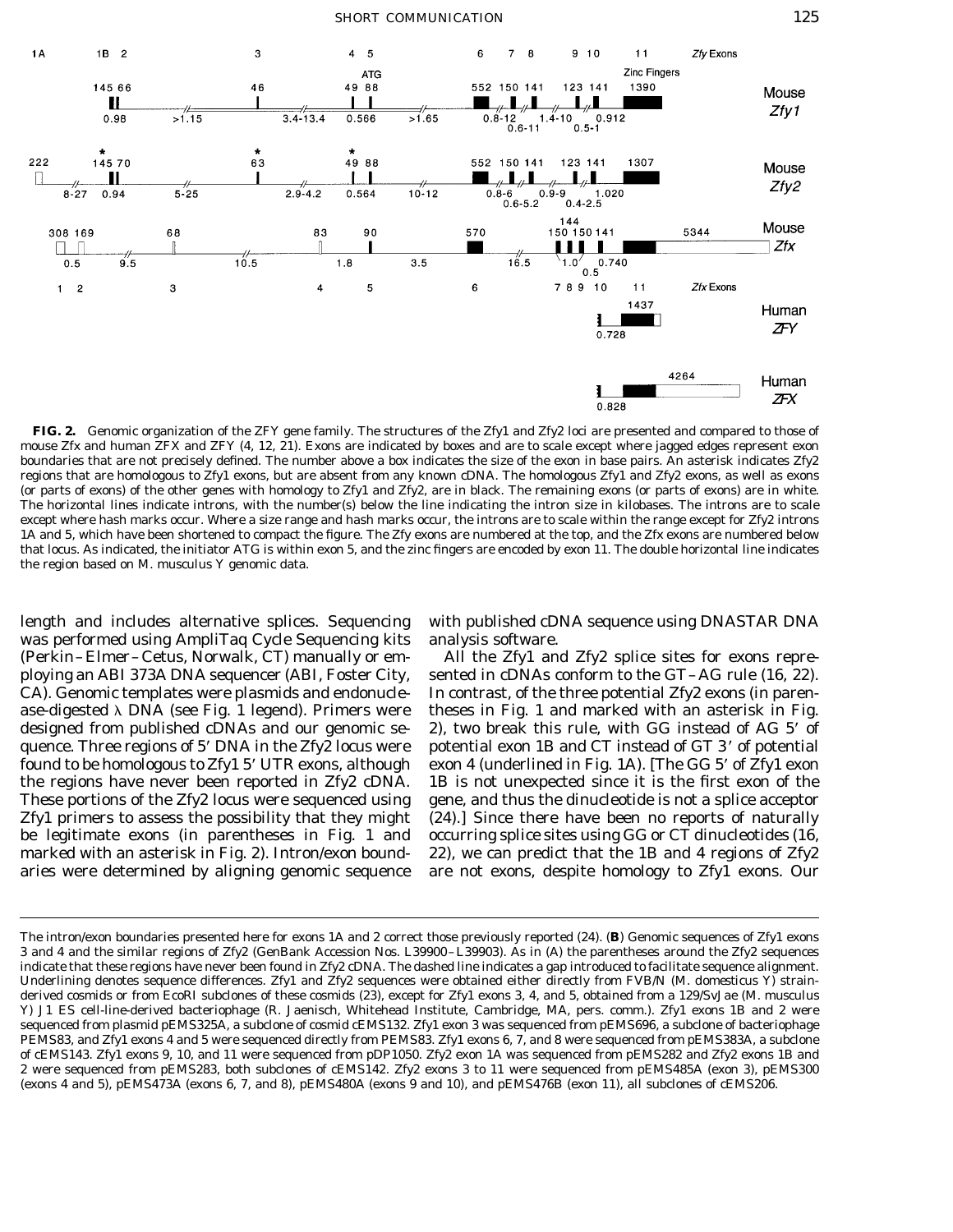*Zfy1* and *Zfy2* (Fig. 1A, 5\* of exon 2). This deviation in ily (Fig. 2). The most extensive data available are for to a general splicing rule. In more than 98% of intron and *ZFY* (4, 12, 20, 21). Our results show that the sequences, additional AG dinucleotides are not present organization within the coding region is conserved immediately upstream of 3' splice acceptors, and their (black boxes), but there is little similarity of the mouse absence is believed to be instrumental in the formation *Zfy* genes to the 5\* UTR exons of mouse *Zfx* (white of 3\* splice sites (16, 22). *Zfy1* has AG dinucleotides boxes). The homology of *Zfy* to *Zfx* begins within exon within 10 bp 5' of the splice acceptor at exons 2 and  $5$ , a few bases 5' of the initiation ATG in all three genes, 9, and *Zfy2* has the same arrangement 5' of exon 9 and concludes at the protein termination codon. Of the (underlined in Fig. 1A). For the 5\* UTR exon 2, *Zfy2* seven coding exons, two have exactly the same lengths splices at the AG 4 bp 5\* of the AG used by *Zfy1.* This in *Zfy1, Zfy2,* and *Zfx,* while the remaining four have may actually be a site of alternative splicing in both similar lengths, excluding the long *Zfx* 3\* UTR. All five genes, with a different alternative having been cap- genes share several features. The acidic protein domain tured in the cDNA for each (2, 15, 24). If this is the is encoded by several exons, the putative nuclear localcase, then all splice sites would be homologous between ization signal is in the penultimate exon, and all 13 *Zfy1* and *Zfy2.* Although splicing occurs at homologous zinc fingers are encoded within the final exon, which sites for exon 9 in *Zfy1* and *Zfy2,* this is the only splice also includes the entire 3\* UTR. Within the coding redifference among the homologous exons of these genes gion, all splice sites for the three mouse genes and those and mouse *Zfx* (12). This difference causes the ''in- known for human *ZFY* and *ZFX* are conserved, with frame'' addition of 11 amino acids to Zfx that are not in the single exception of the exon 9 acceptor as discussed the Zfy proteins, nor are these amino acids recognizably above. Strikingly, in the coding regions of the five

peats found in the introns of *Zfy1* and *Zfy2.* There is a that any coding exon(s) could be spliced out without  $(GT)_{13}$  in *Zfy1* and a  $(GT)_{16}$  in *Zfy2* 90 bp 5' of exon 6. disrupting the reading frame. Comparison of the se-Parsimony suggests that these repeats predated the quence immediately surrounding each exon did not reduplication of the *Zfy* genes. Differences between the veal any intron homology between the *Zfy* genes and two genes presumably occurring after their split in- *Zfx,* though the last introns of all five family members clude one repeat specific to  $Zfyz$ ,  $(CA)_{13}$  195 bp 3' of were previously shown to exhibit similarity (4). exon 8. Three repeats are specific to  $Zfyl$ ,  $(GT)_{\geq 29}$  140 The intron/exon structure described here strongly bp 3' of exon 7,  $(GT)_{\geq 13}$  190 bp 3' of exon 8, and  $(AT)_{11}$  supports the conclusion that mouse *Zfy1* and *Zfy2* are 120 bp 5\* of exon 11. Interestingly, this latter repeat members of the *ZFY* family, which has evolved from a is absent in both *Zfy1* and *Zfy2* of BALB/cAncr (4). single common ancestral gene. All these genes have Since our data are from the FVB *M. domesticus* Y Chro- preserved the ancestral genomic structure within the mosome and BALB/c has a *M. musculus* Y, we assume coding region, but the untranslated regions have dithat the repeat appeared after the evolution of these verged beyond recognition, at least in the case of mouse two Y Chromosomes. *Zfx* versus mouse *Zfy* genes. New evidence includes the

*Zfy2* in comparison with other mouse and human mem- the splicing pattern at the second nucleotide of a codon, bers of the *ZFY* family. As anticipated by earlier work, and exon lengths. the genomic organization of the two mouse Y genes is highly homologous (14, 23). We have now demonstrated **ACKNOWLEDGMENTS** that *Zfy1* has 11 exons distributed across at least 56 kb, and  $Zfy2$  has a minimum of 9 exons distributed<br>across at least 52 kb. The  $Zfy2$  locus contains exons, or  $\frac{1}{2}$  line library, G. Mardon for pDP1050, and Drs. E. M. Eicher and D. C. exon-homologous regions (marked with an asterisk in Roopenian for review of the manuscript. This work was funded by Fig. 2), similar in size and sequence to all 11 exons of DOE-EPSCoR MSTF (94-06N), NIH CA34196, and NIH HD22532. *Zfy1* (black boxes), plus an additional 5' UTR exon 1A (white box). Despite searching, no homology to this **REFERENCES**  $Zfy2$  exon was found upstream of  $Zfy1$  (24). Intronic 1. Ashworth, A., Skene, B., Swift, S., and Lovell-Badge, R. (1990).<br>fragments and the sequences of introns 1B and 10 had  $Zf$ a is an expressed retroposon derived fro previously been shown to be homologous between the script of the *Zfx* gene. *EMBO J.* **9:** 1529–1534.

sequence surrounding the potential *Zfy2* exon 3 does two loci (4, 23, 24). We have extended this observation not explain why this exon is absent from *Zfy2* cDNA, to include the sequence immediately surrounding each and it may yet be found in mature transcripts. In Fig. exon (or exon-homologous region) (Fig. 1) and the en-

mologous to *Zfy1* exons 3 and 4. The genomic sequence It is now possible to compare in detail the intron of the *Zfy2* 1B region has been reported previously (24). exon structures of the mouse *Zfy1* and *Zfy2* genes with There is only one nonhomologous splice site between what is known for other members of the *ZFY* gene famthe *Zfy1* and *Zfy2* loci occurs at the site of an anomaly mouse *Zfx,* with less complete data for human *ZFX* encoded in the adjacent *Zfy* intron sequence (2, 12, 13). genes, all known splice sites fall between the first and Not depicted in Fig. 1 are several dinucleotide re- the second nucleotides of a codon triplet. This means

Figure 2 shows the genomic organization of *Zfy1* and conservation of splice sites within the coding region,